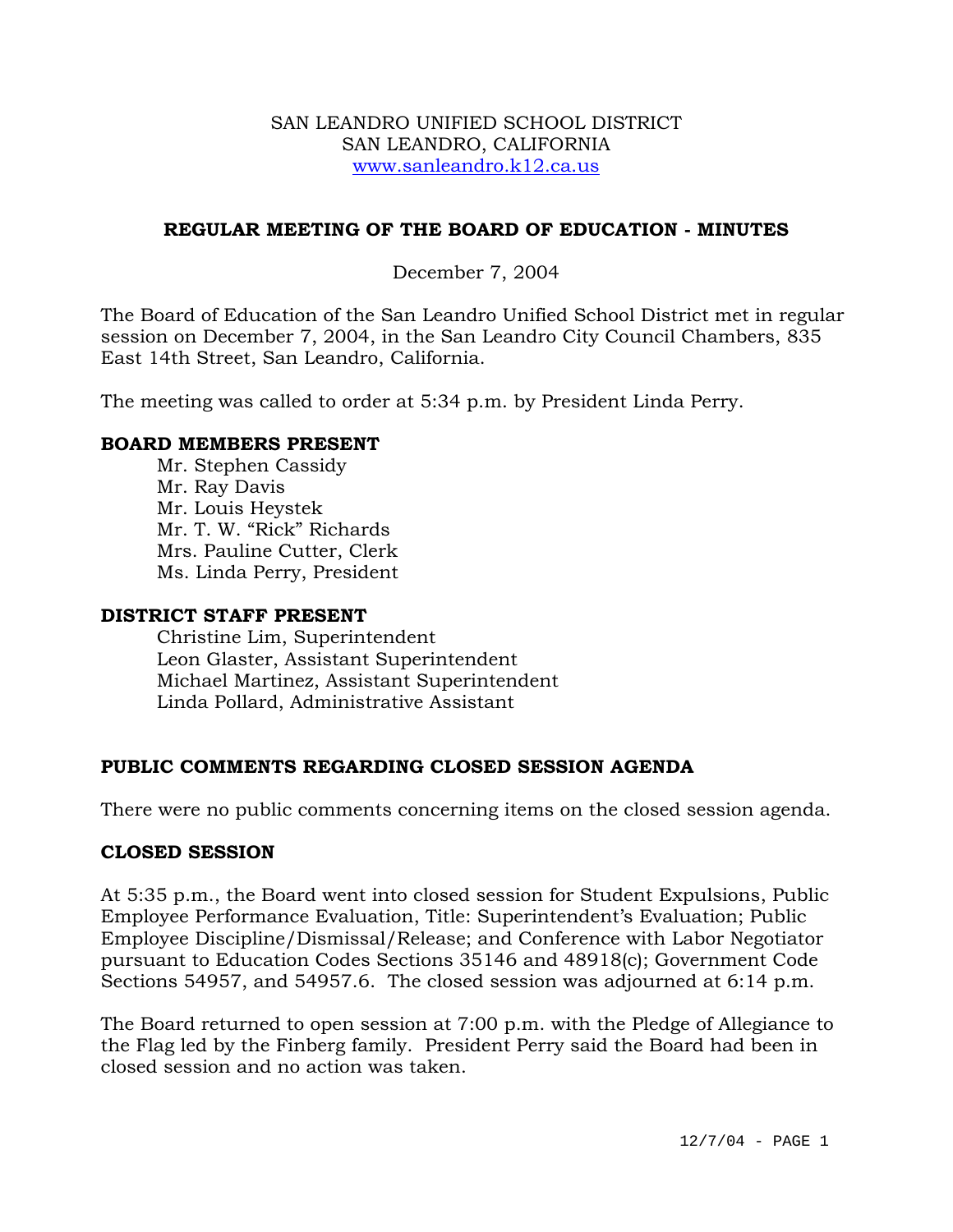# **APPROVAL OF AGENDA**

On a motion made by Mr. Richards and seconded by Mr. Heystek, the Board approved the agenda for the regular meeting of December 7, 2004 by a 6-0 vote.

### General Services

1.1-A Certification of Election On a motion made by Mr. Heystek and second by Mrs. Cutter, the Board approved to accept the Certification of the November 2, 2004 Election results as provided by the Alameda County Registrar of Voters by 6-0 vote.

### **Swearing in of Re-Elected and Newly Elected Board Members**

Trustee T.W. "Rick" Richards swore in Stephen H. Cassidy; Ray Davis was sworn in by San Leandro Councilmember Tony Santos; Linda Perry was sworn in by Superior Court Judge Peggy Hora; T.W. "Rick" Richards was sworn in by San Leandro Councilmember Glenda Nardine.

**REPORTS** Student Representatives' Reports – San Leandro High School student representative, Sharon Ma, congratulated the new and returning trustees, and updated the Board on student activities including: Winter Concert; Scholarship Night hosted by the College Bound Club; Wrestling and basketball tournaments; and Progress reports are due.

#### **PRESENTATIONS**

\* School Assistance and Intervention Team (SAIT), Elvia Teixeira, Principal of Washington Elementary School, and Debbie Wong, Director of Curriculum & Instruction presented the findings of SAIT's corrective action and benchmark plan for Washington Elementary School.

Ms. Wong explained that Washington Elementary School, as a participant in the State II/USP Program did not meet its growth targets for two consecutive years and thus deemed a state-monitored school. As a consequence, Washington will have three years to make its growth targets again for two consecutive years before exiting. She continued that the school must participate in the School Assistance and Intervention Team (SAIT) and that Napa/Solano County Office of Education had been selected as its SAIT Provider and with their expertise, their work with Washington would be review the current status of their instructional program through a document called the Academic Program Survey. She said that the team would also develop a corrective action plan, provide technical assistance, and monitor the school in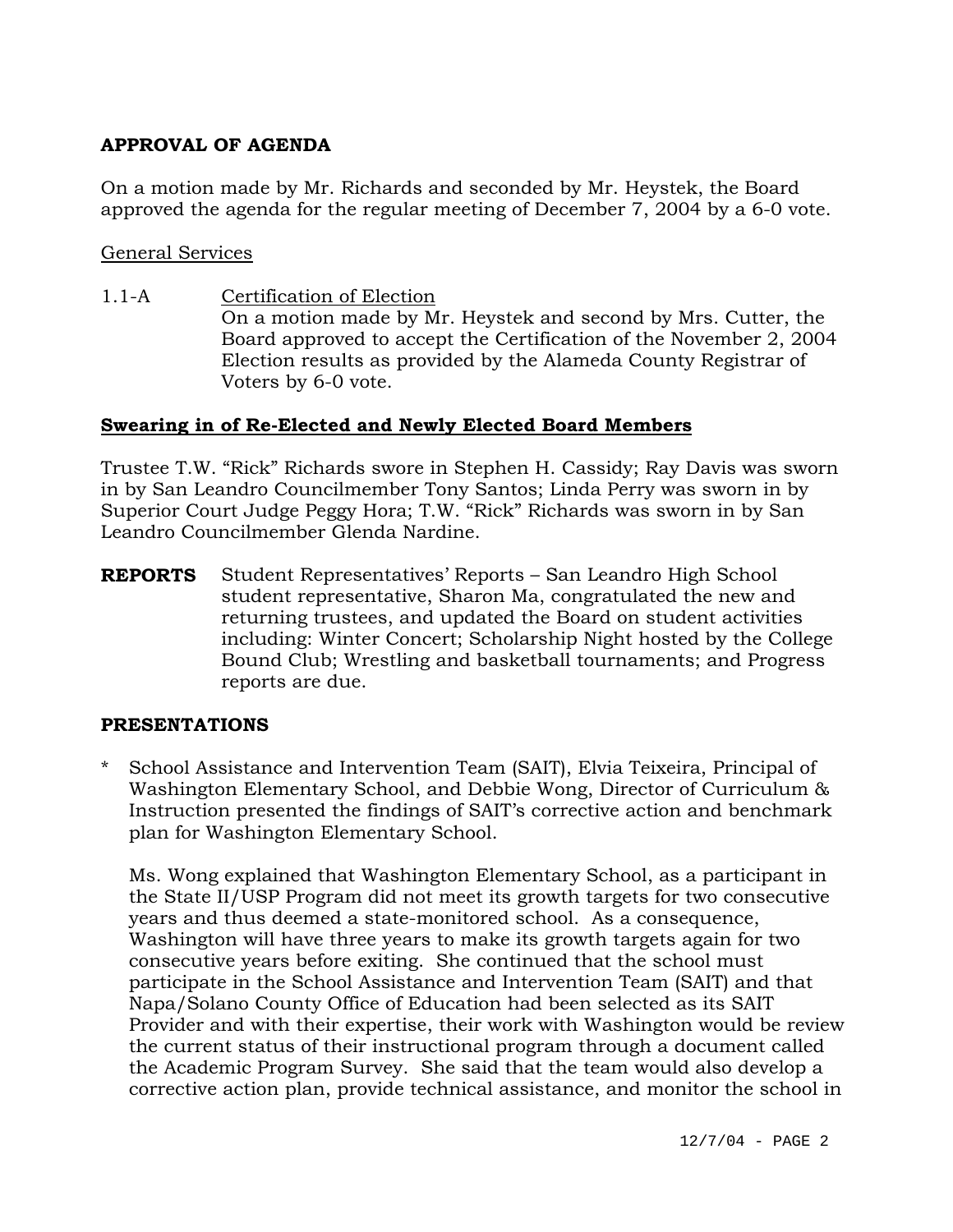order to improve student performance by helping schools implement an effective school action plan.

Ms. Wong said that the team would be submitting the approved report to the California Department of Education School Intervention Office on December 15 with the first monitoring visit in February 2005.

Ms. Wong introduced Mary Camezon, SAIT Leader Provider from Napa/Solano County Office of Education who shared the Nine Essential Components that support academic achievement in reading/language arts and mathematics.

Washington Principal Elvia Texieria and Ms. Wong specifically walked the Board through the corrective actions and benchmarks. Ms. Wong said that the state provides a total of \$75,000 for the SAIT provider for three years, \$150/student (\$53,000) for implementation of the program each year, and the District provides in-kind resources, i.e. directors' services, instructional materials and resources. She also stressed that the District has every confidence that the team will do everything they can to make progress along these nine components.

Mrs. Cutter asked about the support of the teachers and what measures were being taken to ensure that the staff being trained would be there for the implementation. Ms. Wong said that according to the plan 75% of the District's teachers need AB466 training in the state adopted English Language Arts and Mathematics programs. She said that the teachers want this training; in fact, Wilson School was also interested in receiving this training. Ms. Cutter added, "What we learn at Washington, we can also apply to other schools."

Mr. Davis appreciated staffs' consideration for bringing the new members "up to speed" as quickly as possible. He said that it sounded like an excellent program but wondered what would happen if the school didn't make their growth targets.

Ms. Camezon said there could be very serious sanctions; however the California Department of Education (CDE) had not identified the next level of sanctions yet.

Ms. Wong explained to Mr. Davis that Hampton Brown was a publisher of the intervention materials called "Avenues" which the District was adopting for Washington Elementary.

Mr. Cassidy was interested in the success rate of the schools that Ms. Camezon had worked with and Ms. Camezon said that it takes two years to exit SAIT and their first school was able to exit after two years.

Mr. Cassidy asked if there had been an analysis done on the inconsistencies of the test scores. Ms. Wong said that in terms of the discrepancies in the test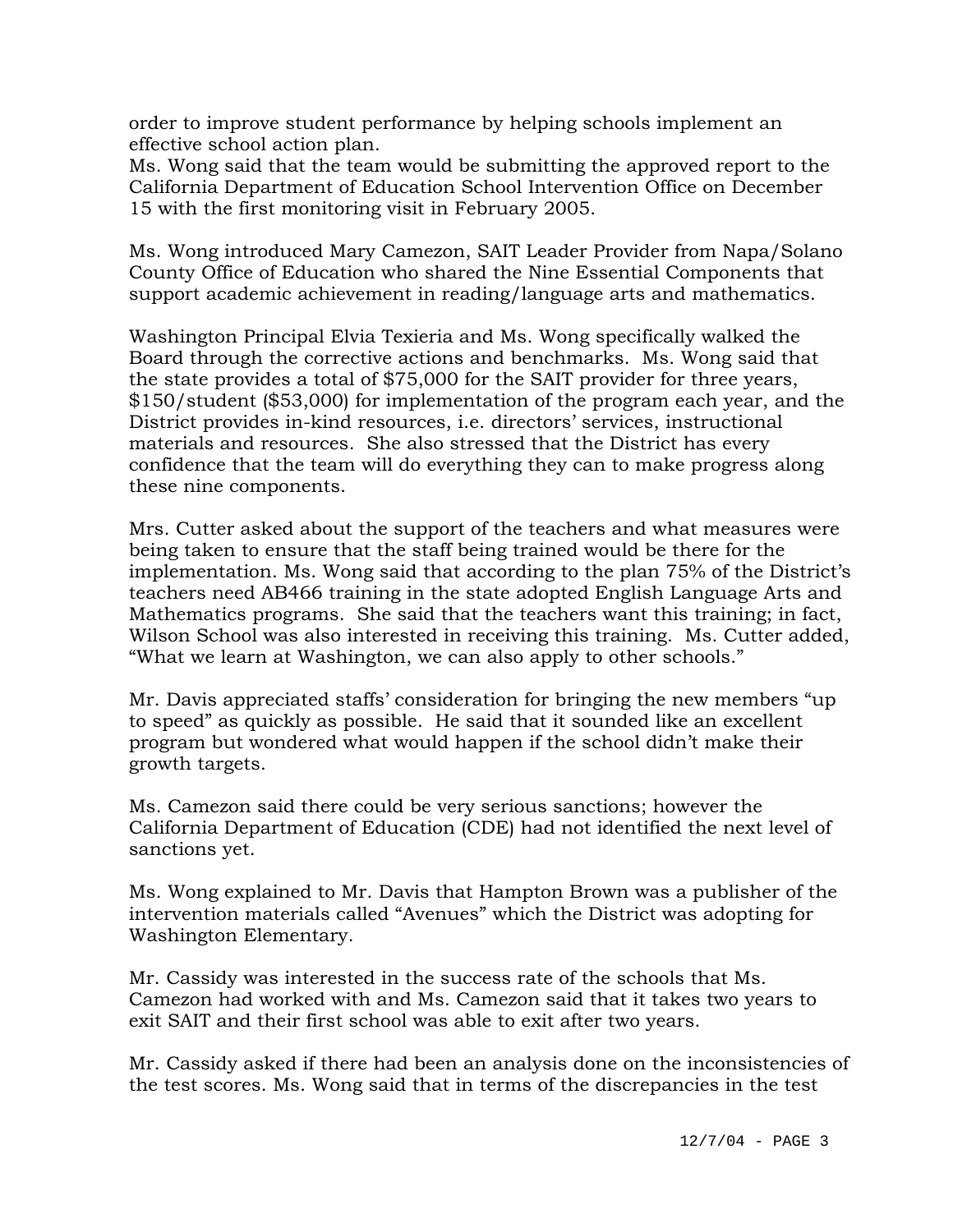scores from one year to the next there are so many variables that it is difficult to pinpoint one. It may be mobility, or movement of the teachers. Mr. Cassidy was interested in how the daily intervention would work, Ms. Texiera explained that beginning January 3, English learners will be grouped based on their California English Language Development Test (CELDT) level and teachers will be using multiple measures to rate and group English only students. Every six to eight weeks, the data will be reviewed and analyzed in a cycle of inquiry that informs instruction, and the students will be moved according to their progress.

Mr. Cassidy also asked if the District Office was providing sufficient financial support through categorical programs and other funding sources that Washington would need to improve student achievement to which Ms. Wong responded that the District was committed to providing whatever financial support needed and additional materials costs over the \$75,000 would be incurred by State Lottery, Instructional Materials Funding, and School Improvement Program (SIP).

Ms Perry asked about role of the English Language (EL) Coach. Ms. Texiera said that the EL Coach provides many support services including assessment, coaching and modeling for teachers, keeping track of the materials to be sure that every classroom teachers has the materials that they need, and works with an I.A. who provides primary language support. However, currently the EL Coach is not providing direct student support.

Ms. Perry also asked what kind of teacher support materials, such as lesson plans, are available through the Hampton Brown series. Ms. Texiera said that the materials include lesson planning components where the teacher can go to the website and tailor or individualize (focusing on a certain CELDT level) the lessons that are already part of the teachers' manual. Ms. Perry said because of the Math concern throughout the state had Hampton Brown been aligned with state testing. Ms. Wong explained that the Math program was Sadlier ( standard-based adopted materials), however Sadlier did not have a bilingual component so the District purchased Harcourt Spanish Math and from that the District will be getting the parallel Harcourt English materials for those grades levels that need to be taught in English.

Ms. Wong added that the Superintendent has directed them to seriously look at Math and on the January 24th staff development day the District will be hosting a secondary math articulation for grades 6<sup>th</sup> through 12<sup>th</sup> to talk about the math path and assessment and all the work being done around mathematics. In terms of Washington, Ms. Wong said that staff would be receiving AB466 training in Math during the summer for fall implementation. Ms. Texiera added that staff would also be receiving training in "Board Math" which is the math intervention component for all students and allows them to practice every strand of mathematics everyday with one problem which will support students understanding of the concept and help all students in math.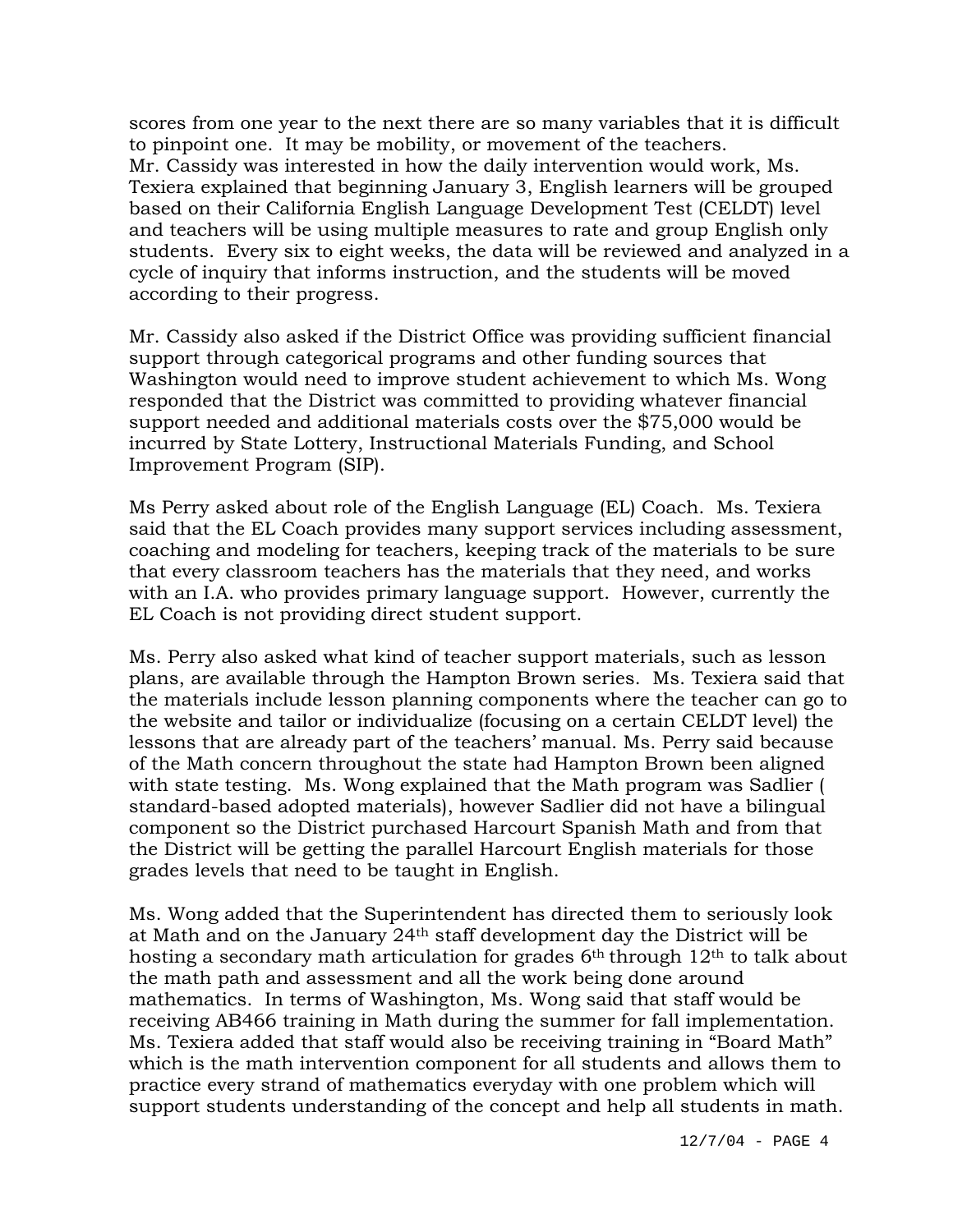Ms. Perry asked about the six to eight week of inquiry and who would be responsible for monitoring the data. Ms. Texiera said the first step is to develop a calendar of assessments indicating when student performance data is gathered; every grade level will identify their assessments in English Language Arts between January and June and mathematics would be next year; once the assessments have been identified by grade level and the data is collected, the Literacy Specialists will work with a clerk to enter the data using a data management system so that the teachers can analyze the data and develop the next steps they need to take back to the classroom and also help with regrouping.

Ms. Camazon added that when she comes for her monitoring visits she would sit down with the teachers and go over their records of conversations, their implications for instruction, and ask to see evidence that, in fact, instruction had changed.

Ms. Perry reiterated that if we share best practices and models with all of schools, the whole district would benefit from the training, just as we did with the schools that were in the Bay Area Schools Reform Collaborative (BASRC) Program.

The Board thanked the presenters for a very informative presentation and would be looking forward to their report March 1st.

## **PUBLIC TESTIMONY ON NON-AGENDA ITEMS**

- Bob Roark congratulated the new and continuing Board members and addressed the Board on the direction the District is moving towards. He challenged the Board to direct and set policies regarding facilities, staffing, and training and would like to see the Board begin upgrading old facilities so they are "just as good as the new ones." Ms. Perry asked the Superintendent to follow up.
- Billy Campbell reflected back to December 7, 1941 by saying "*as we move toward the future, let us* n*ot forget the past because only by remembering the past we will not repeat it"* He said that he was looking forward to working hand in hand with District staff and the Board to help improve maintenance, to be sincere, and take pride, not only in the District's academics, but its facilities and employees.
- Lou Filipovich addressed the Board regarding the point of order, nonpartisan and partisan issues. Ms. Perry reminded him that there was a 3 minute time limit for each speaker.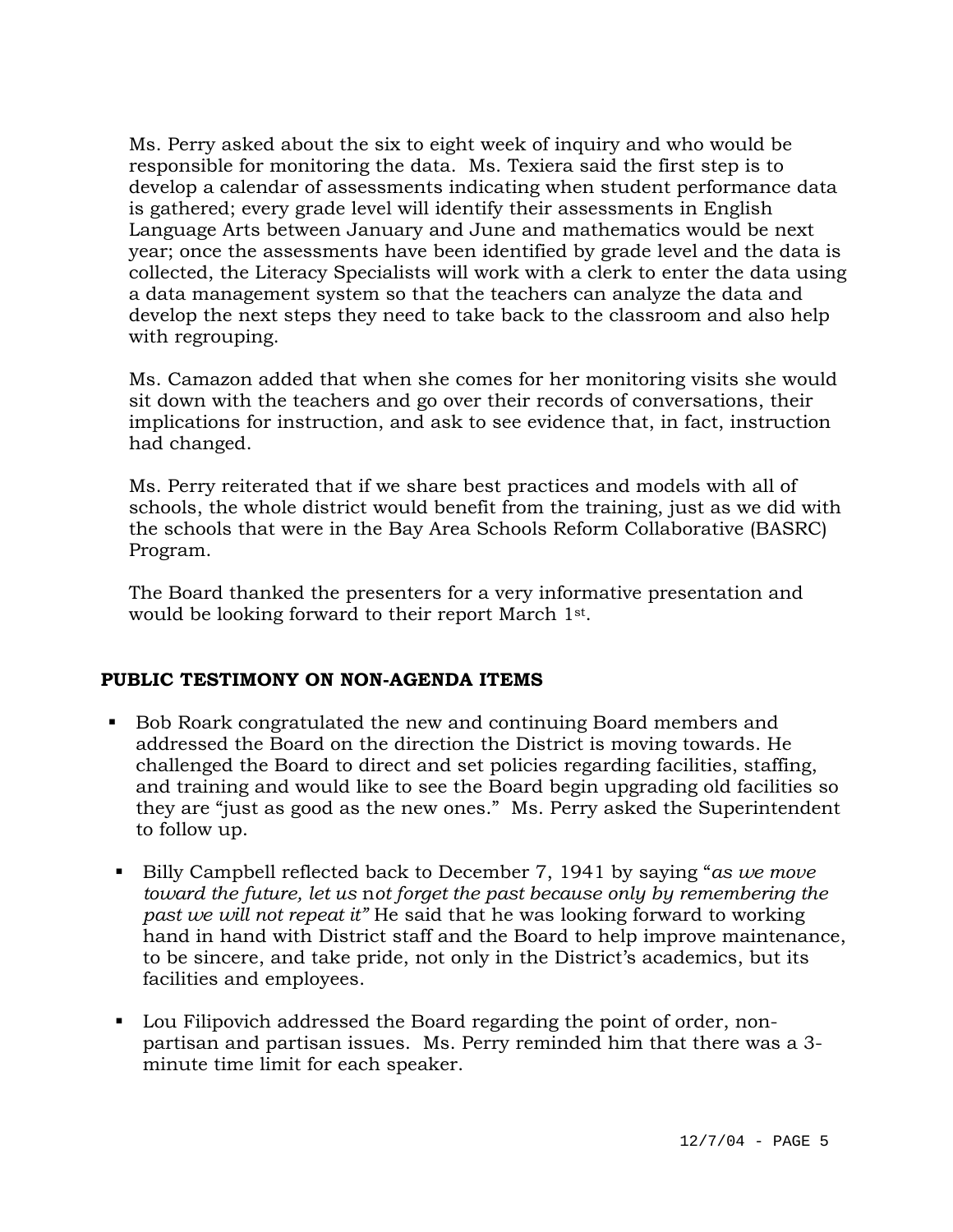## **PUBLIC HEARING**

A public hearing was held concerning the Preliminary Environmental Assessment (PEA) Notification for Jefferson Elementary School.

On a motion made by Mr. Richards and seconded by Mrs. Cutter, the Board opened the public hearing on the Preliminary Environmental Assessment (PEA) by a 6-0 vote.

No comments were received from the audience.

On a motion made by Mr. Davis and seconded by Mrs. Cutter, the Board closed the public hearing by a 6-0 vote.

# **REPORTS**

- 1) Correspondence Clerk Cutter reported she received an email from Nikki Torres-Menasco regarding the Superintendent's contract.
- 2) Superintendent's Report Superintendent Chris Lim welcomed the two new Board Members, Stephen Cassidy and Ray Davis.
- 3) Board Representatives' Reports
	- Mid-Alameda County Special Education Local Plan Area –Ms. Perry reported that the SELPA, a Special Education consortium for Castro Valley, Hayward, San Lorenzo and San Leandro school districts, met on November 17 looking at possible budget adjustments, and capping the amount spent on program specialists (because not all districts are equal). She announced that the Director of Special Education Services in San Lorenzo, Marlene Zuehlsdorff would be retiring after many years service and dedication to the students in the SELPA.

## **PRESENTATION**

Mike Murphy, Director of Facilities and Operations shared with the Board the monthly status of the new Jefferson Elementary School facility. He said that the target occupancy is scheduled for the winter break with total completion in July 2005 (including playfield and growing time). He also reviewed the Health and Safety Retrofit Program with construction completed at Garfield, McKinley, Monroe, Roosevelt and Washington and 99% completion at Wilson, Bancroft and Muir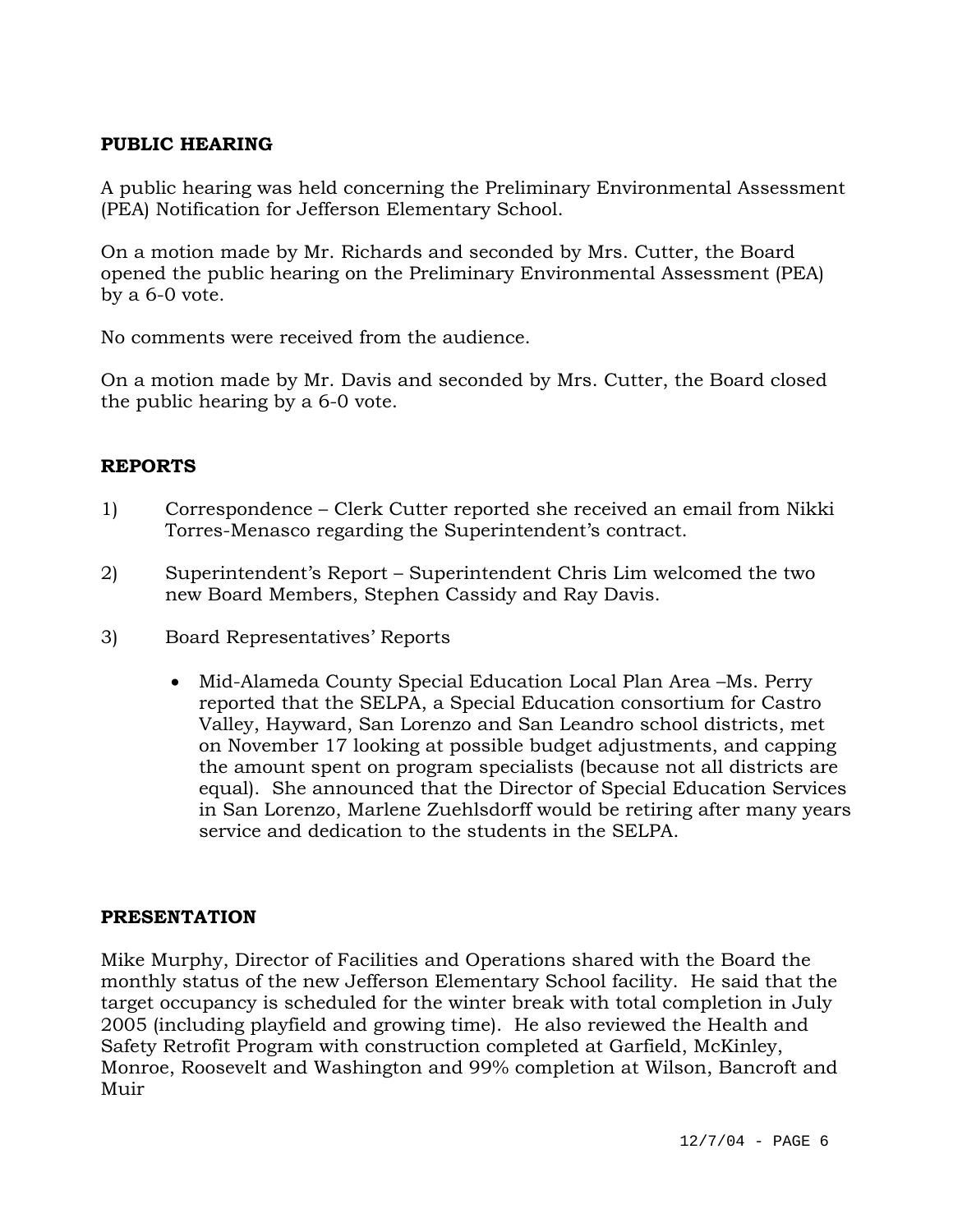Mrs. Cutter said that she noticed drain stains caused from the rain that comes off the roof in the front of the Jefferson facility and she asked if measures were being taken to mitigate that issue. Mr. Murphy said that permanent sheet metal down spouts would be installed to eliminate any leakage.

Mr. Cassidy asked about the timeline for demolition of the old Jefferson school site and the playground restoration. Mr. Murphy said that demolition would not start until after the transition and Mr. Glaster felt that demolition would be around March. In response to Mr. Cassidy's concern regarding any health risks or hazards to the children from some of the contaminants that may be present at the old facility, Mr. Glaster said that a complete soil testing was done and results indicated that there was no specific danger to the children at this time.

Mr. Davis asked if there was going to be a dedication of the facility and Superintendent Lim said that the District was looking at the semester break in January 2005.

# **FACILITIES/CONSTRUCTION ITEMS**

# **Action Items**

4.1-F/A Ratification of School Cleanup Agreement (SCA) for Jefferson Elementary School

> Prior to the vote Mr. Davis asked about the fiscal impact and if the District would receive a 100% reimbursement.

Mr. Glaster said that the state would reimburse anything tied to the hazardous material i.e. lead and potential asbestos in the tile.

On a motion made by Mr. Heystek and second by Mrs. Cutter, the Board ratified the School Cleanup Agreement (SCA) for Jefferson Elementary School by a 6-0 vote.

## **CONSENT ITEMS**

President Perry asked to have Consent Item 1.1-C removed for a correction and Mr. Heystek asked to have Conference Item 1.2-C be removed for clarification.

General Services

| $1.3-C$<br>Resolution #04-54, Board Member Compensation |
|---------------------------------------------------------|
|---------------------------------------------------------|

1.4-C Resolution #04-55, Board Member Compensation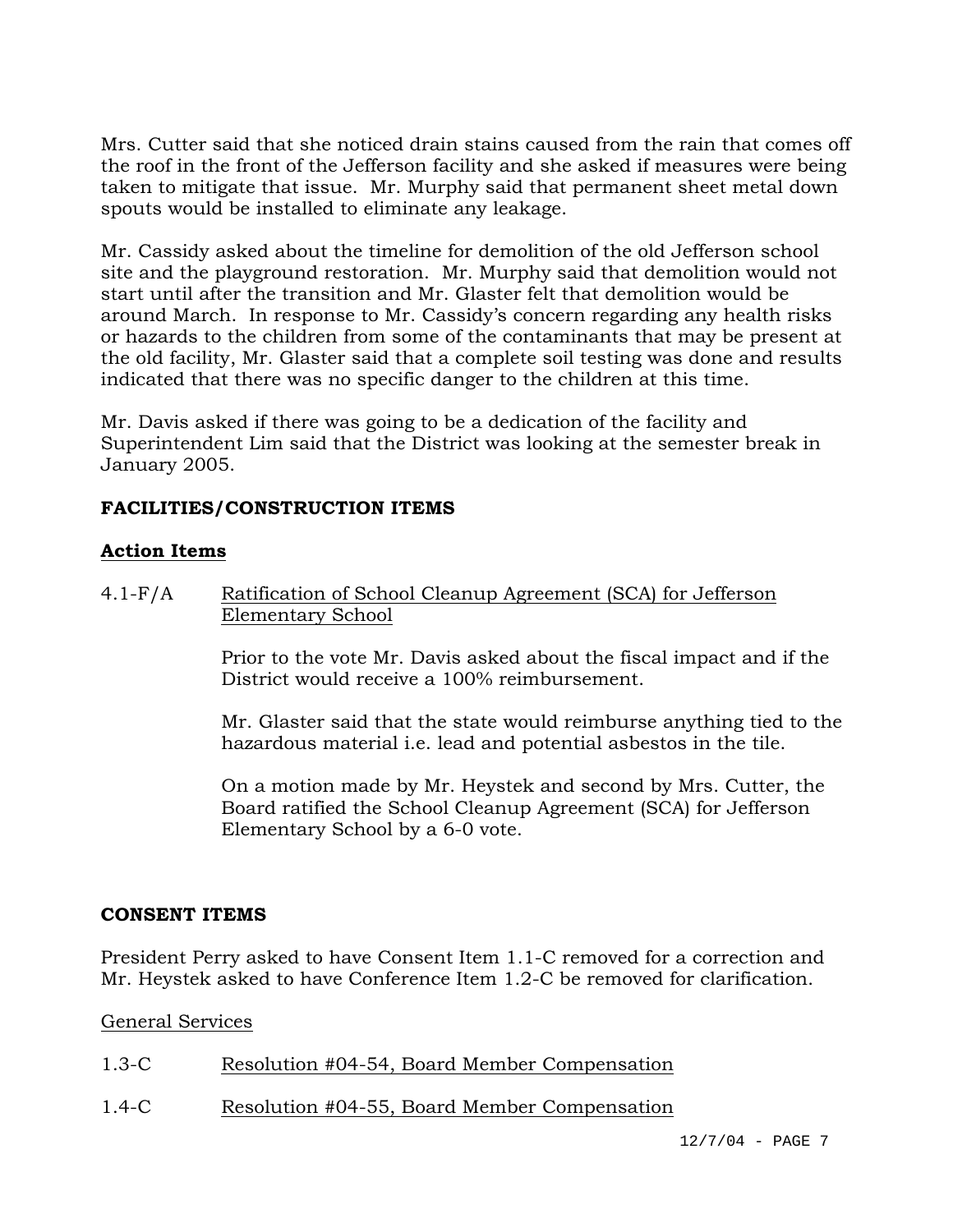Human Resources

## 2.1-C Acceptance of Personnel Report

#### Educational Services

### 3.1-C Acceptance of Donations

On a motion made by Mr. Heystek and seconded by Mr. Davis, the Board approved the remaining consent items by a 6-0 vote.

#### 1.1-C Approval of Board Minutes – November 22, 2004

Prior to the vote, Mr. Davis requested to abstain from the vote as he was not on the Board at the time of the meeting.

Mr. Cassidy said that the time the Board went into closed session should be 5:40 p.m.

On a motion made by Mr. Richards and seconded by Mrs. Cutter, the Board approved the Board minutes of the November 22, 2004 special Board meeting as amended by a 5-1 vote. Mr. Davis abstained.

#### 1.2-C Resolution #04-53, Board Member Compensation

Mr. Heystek said that it appeared from the backup submitted, which was dated and faxed from Ms. Wilson's office on August 31, 2004, she did not submit her documentation on time per Board Policy 9250 stipulating a "14 day deadline to submit the form". He urged the Board not to apply the new 30-calendar day deadline to previous absences, as he would have requested a Resolution for his absence on July 13, 2004 as he was on his honeymoon. He said that he would not be supporting this Resolution as he felt Trustee Wilson did not meet the Board deadline.

Mr. Davis asked what the ramification would be if the Resolution was not passed. Ms. Perry explained that in order for the Board member to receive compensation, the Board must adopt the Resolution. Mr. Davis then asked if the Board ever varied from Board policies.

Superintendent Lim remembers that when the District conducted an audit around the first August, inconsistencies were discovered and the Board directed staff to enforce the policy on a consistent basis and at that point, all renumerations were deducted based on the audit findings.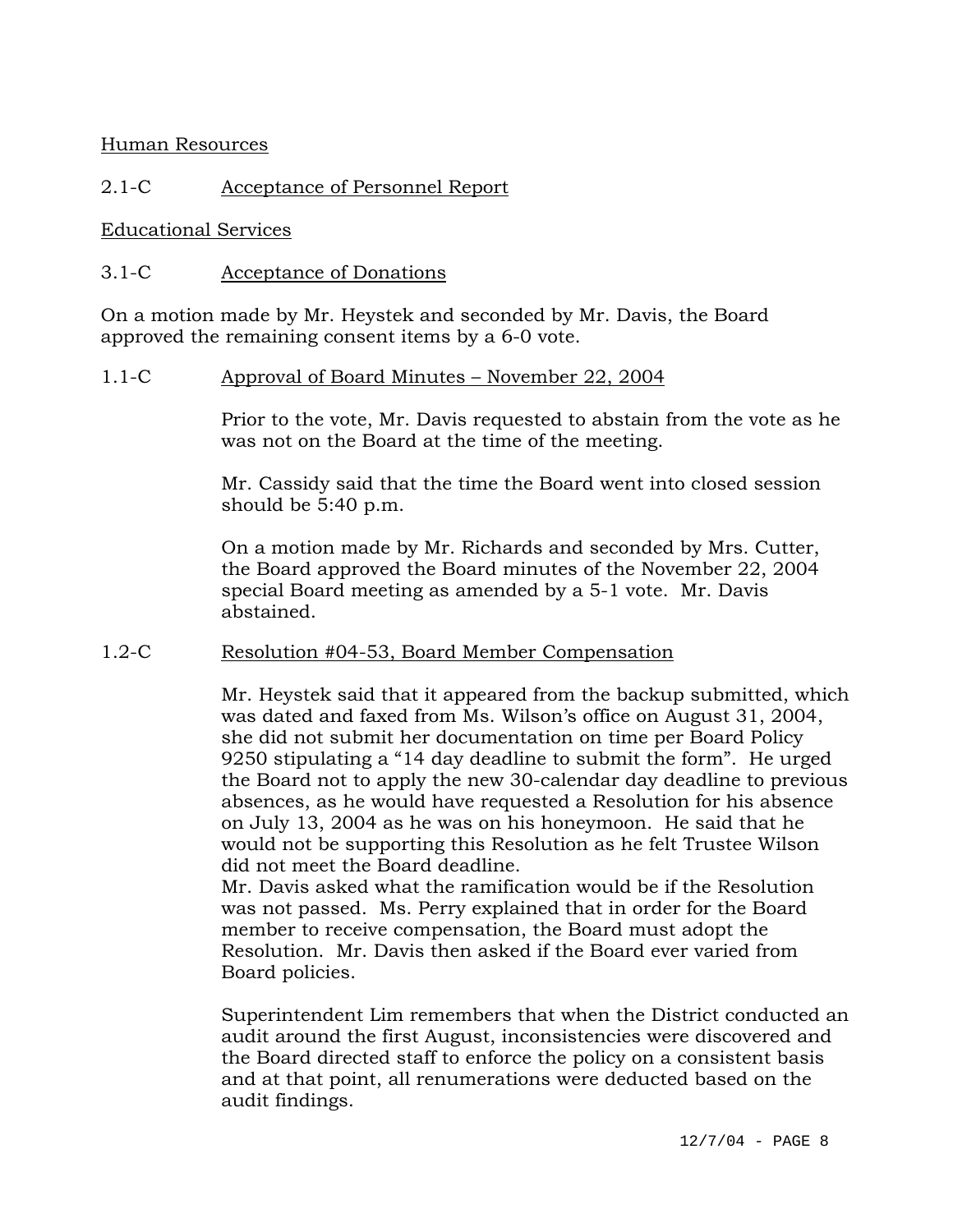Mr. Heystek said that after receiving the report he submitted a check reimbursing the District for that amount.

In answer to Mr. Davis's previous and follow-up question, Ms. Perry replied that the District interprets each of the policies as written.

On a motion made by Mr. Davis and seconded by Mr. Richards, the Board adopted Resolution #04-53 certifying that Board Member Kimberly Wilson was absent from the July 13, 2004 public Board meeting due to illness by a 4-2 vote. Cassidy, Davis, Perry, Richards voting aye; Heystek and Cutter voting no.

### **ACTION ITEMS**

### Educational Services

### 3.1-A Recommendation from Administrative Panel for Expulsion

On a motion made by Mr. Richards and seconded by Mr. Davis, the Board approved the Administrative Panel's recommendation for expulsion for student E06-04/05 by 6-0 vote.

3.2-A School Assistance and Intervention Team (SAIT) Corrective Action Plan

> On a motion made by Mrs. Cutter and seconded by Mr. Davis, the Board approved Washington Elementary School's Corrective Actions and Benchmarks Plan developed by the School Assistance and Intervention Team (SAIT) by 6-0 vote.

#### Business, Operations and Facilities

## 4.1-A Liability claims Submitted to San Leandro Unified School District

As requested by the Board regarding the District's liability claims process and the three liability claims that were presented at the last two Board meetings, Mr. Glaster shared his investigation report based on conversations that he had with the District's attorney and liability claims administrator, Keenan and Associates.

He said that while posting signs was a good idea, the majority of school districts in California have an at risk process, do not post signs, and when this process has been challenged, the District prevailed.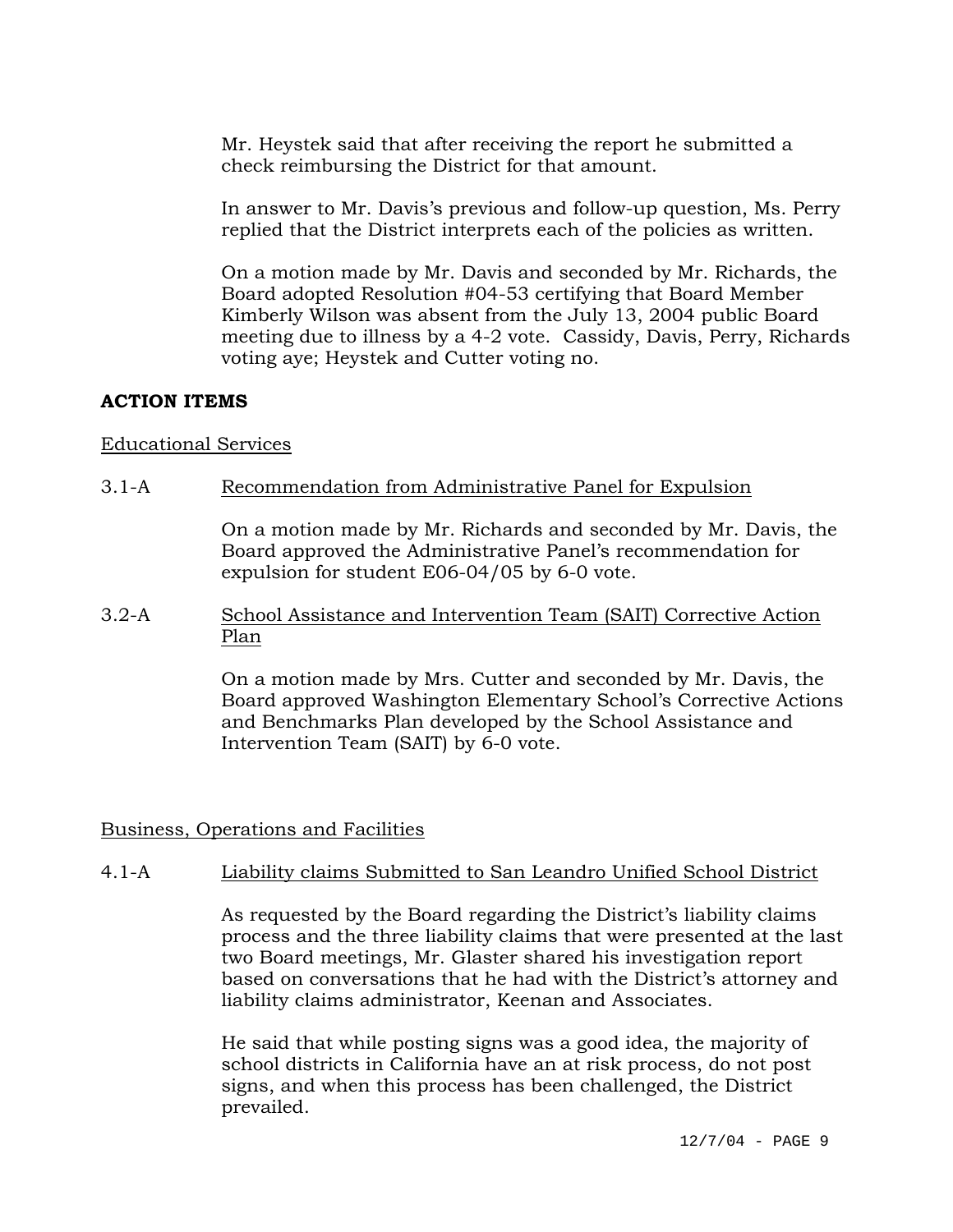Mr. Glaster indicated that, in just about all cases, districts that have policies regarding liability claims are districts that pay employees, students, and visitors for damages caused to vehicles while on a school campus and it would be rare for a district to have a policy for parking at "own risk" and not paying claims and that could be handled by notices to employees, students, parents and by the sign in the parking lot.

Mr. Glaster found that the pros and cons of paying liability claims were significant. If a district had a policy to pay for liability claims a budget would have to be established to pay for the claims. He said that the claims administrator indicated that districts that have policies for paying liability claims have significantly more claims than districts that have people who park at their "own risk". The claims administrator advised the District to have a policy for paying liability claims, but limit the payment to the insurance deductible and pay it on a reimbursement basis.

He said staff was recommending placing signs at all sites indicating that employees and visitors park at their "own risk", denying the three liability claims presented because of the financial burden the District would incur. However, if it was the Board's desire, the District could explore a policy with limitations and consider adding money to the budget for these types of expenses.

Mr. Cassidy asked Mr. Glaster what the cost would be to pay the insurance deductible on these three claims. Mr. Glaster said that the employees were requesting the full amount (approximate \$5,700). Mr. Cassidy suggested that the District pay the deductible for these claims because that would be the appropriate thing to do for employee morale, and then create a procedure and establish a cap.

Mrs. Cutter said that liability claims of this nature have come up before, and you cannot selectively choose what claims to pay. If you choose to pay for incidents that occur in school parking lots, you must hire staff to monitor the cars and the District cannot afford that, and parking is not available on all campuses; some sites have to park off campus resulting in a discrepancy in the equity offered to employees. She felt that the District is not prepared to afford this benefit to the employees.

Mr. Richards understands the reason for denying these claims, but feels that because there is no policy, or signs posted, and appears that these damages were caused by students during school time, he is against denying these claims.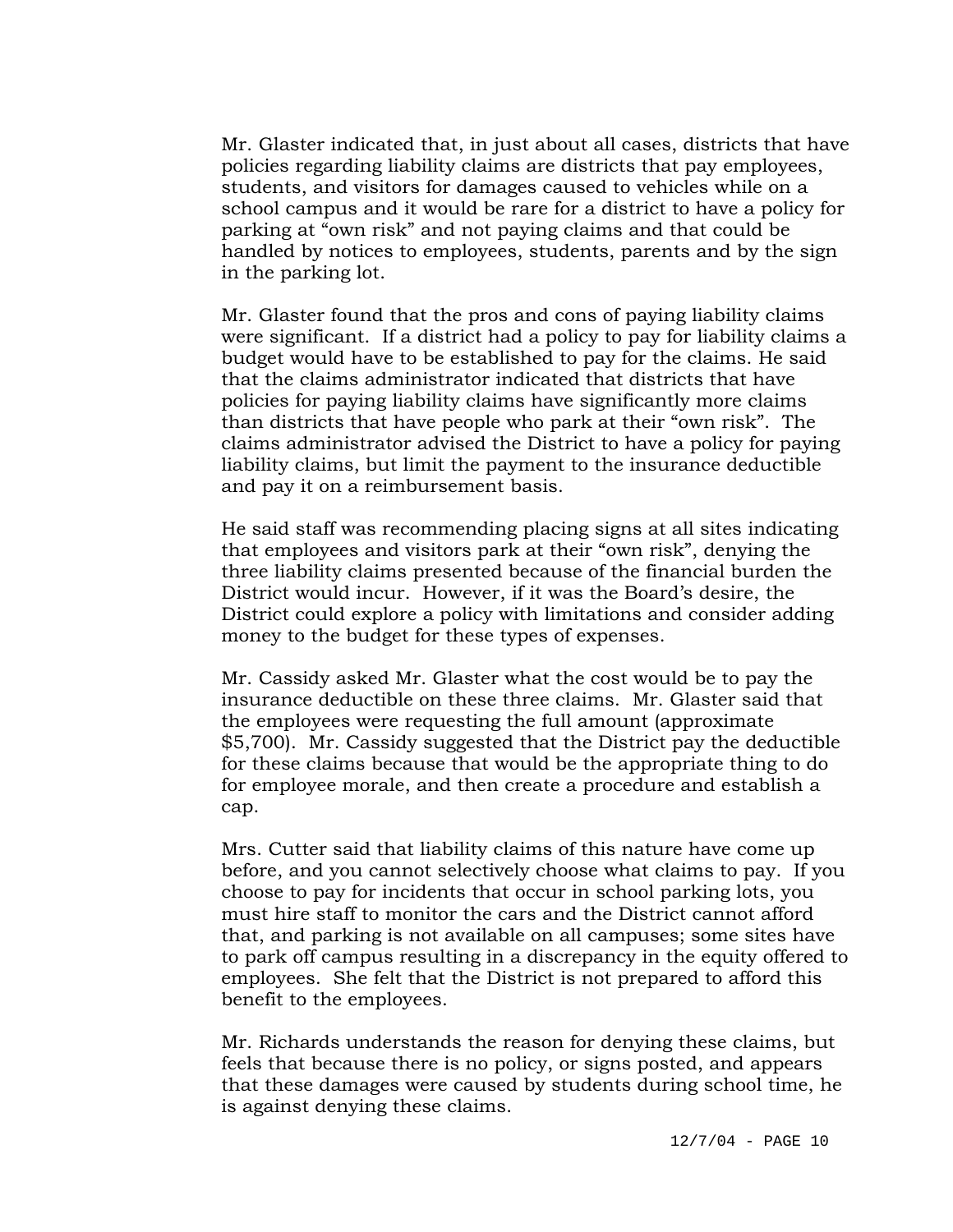Mr. Glaster added that the attorney said the District is doing everything right, and if students cause damage, employees should seek retribution from the families of those students.

Mr. Davis agreed with Mr. Glaster and added that this is not an issue of employee morale, but a fiscal issue that could establish a trend that could be very costly to the District. He also agreed with Mrs. Cutter in that we don't really know where the cars were damaged and if employees parking off campus are subject to the same kind of damage is the District also liable for that and how would we craft a policy that treats each employee equally.

Ms. Perry felt that the District should follow the advice of the insurance administrator, Keenan and Associates. She agreed with the Board to look at the signage that staff is recommending and also have the Policy Committee look at further policies that the District can implement or at least language that be can be added to employee handbooks as alternatives.

On a motion made by Mr. Davis and seconded by Mr. Heystek, the Board approved to deny the claims presented as recommended by Keenan and Associates, insurance administrator for the District's Joint Powers Authority by a 4-2 vote. Cutter, Davis, Heystek, Perry voting aye; Richards and Cassidy voting no.

#### **CONFERENCE ITEMS**

#### General Services

#### **REORGANIZATION OF THE BOARD**

Ms. Perry explained the nomination and voting process for the reorganization of the Board:

- Ballots will be distributed with each trustee's name on it for each individual office;
- To comply with the Brown Act, the trustees will write down their vote, the Administrative Assistant will collect the ballots and then read the trustee's name and the person they voted for.

Prior to the nominations, Mr. Davis asked Ms. Perry to review the Board policy on electing a president. Ms. Perry said that prior to serving as Board President, he/she must have completed the California School Board Association's (CSBA) Board Presidents' Workshop.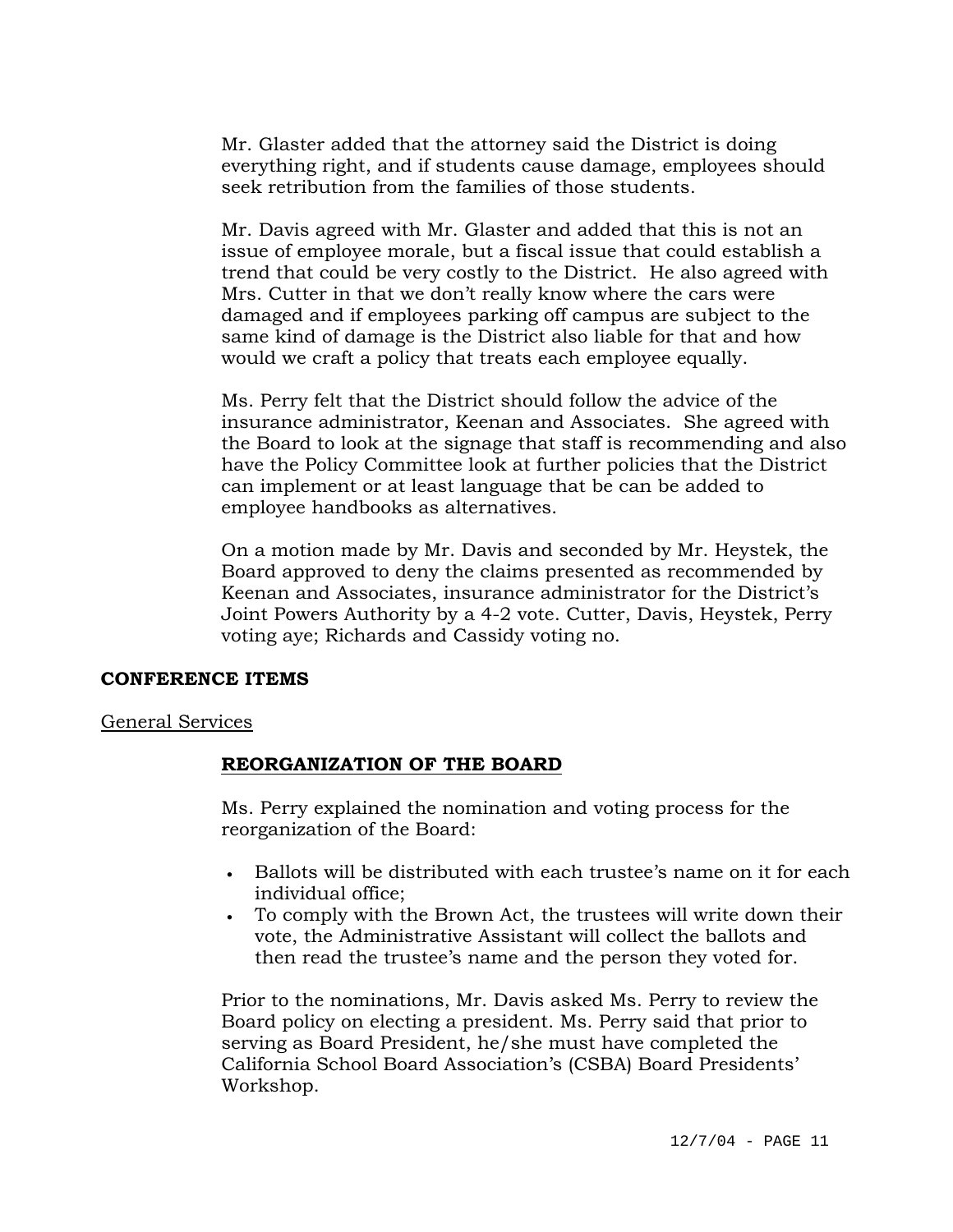The discussion continued centering on the Board Bylaws 9100 that was revised at the November 16, 2004 Board meeting. Mr. Davis and Mr. Richards questioned the validity of the change and whether the Board followed BB 9311 which states "*before adoption policies shall normally be given two readings by the Board, at the second reading the policy may be adopted by a majority vote of all the members of the Board. The Board may waive the second reading or may require additional readings."*

Ms. Perry read further on BB 9311 stating that *"adoption of policies shall conform with Board bylaws governing agendas, meetings, and voting".* She said that when the Board established "Conference Items" on the agenda, the *"the Board will discuss and may consider"* indicated that Board may take action on any conference item at a single meeting

Mr. Davis said he was still confused on why there would be a Board Policy if something else superseded it. After reviewing the BB 9311, Mr. Davis felt that clearly requires two readings to enact a Board policy and that was not followed when the Board revised BB 9100.

Mr. Richards explained that prior to changing the agenda to include Conference Items, policies were first brought to the Board as information or discussion items and then brought back to the following meeting for action. He said that the Conference Item was created to allow certain items to be discussed and acted upon the same evening, however in the discussion of changing the format of the agenda regarding the Conference Item he did not recall any conversation around it superceding any existing Board policies.

Ms. Cutter said that if the CSBA training requirement for the office of president is an issue, she suggested delaying the organization of the Board until a full Board is in place, allowing the Board to further discuss it and go with the status quo.

A motion was made by Mrs. Cutter and seconded by Mr. Heystek to table the reorganization of the Board officers until there was a seventh member, however by a 3-2 vote the motion did not pass. Cutter, Richards, Davis, and Cassidy voting no and Perry and Heystek voting aye.

Mrs. Cutter felt that it would be beneficial to have a full board voting on their leadership. She saw the current board as divisive and perhaps before taking a vote on the officers there could be some training on Board protocols and an agreement on how to "agree to disagree".

Mr. Richards said that election needs to take place at this meeting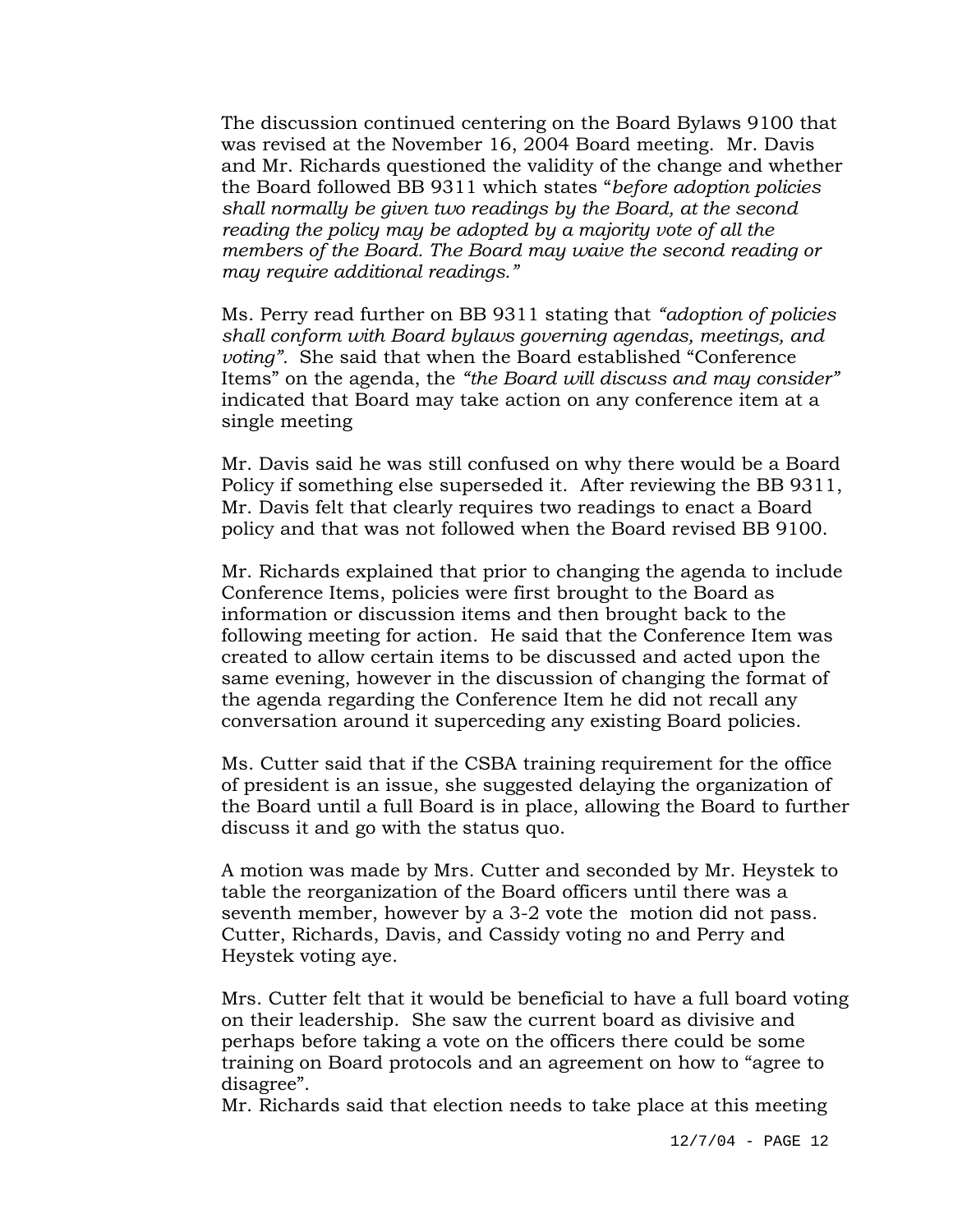and the issue being discussed was regarding policy and following policy or not. Mr. Richards remembered requesting to temporarily waive policies on issues in the past and being denied; however the Board just recently agreed to waive the required 20 signatures of registered voters for the applicants for Trustee Area 6. He also added that in regards to BB 9100 that was presented to the Board on November 16, he didn't recall the Board directing the Policy Committee to review that policy and to insert that type of language into the policy. He remembers a comment made that they were going to review the policy but nothing was said about what the proposed outcome could, would, or should be.

Mr. Cassidy agreed with Mrs. Cutter and a need to compromise, but that per the Education Code reorganization of the Board needed to occur in December, there was no guarantee that a consensus on a provisional appointment for Trustee Area 6 would be made and if a special election was needed this decision might be put off for a substantial period of time. He added that he felt that there was a strong argument as to the policy requiring the president to have attended the CSBA Board President's workshop being enacted in accordance with Board policy on enacting policies and therefore accordingly is not operative on this Board. Mr. Cassidy suggested reaching a compromise and moving on with the nominations for president.

Mr. Davis said that he had a philosophical issue when the policy was passed and that the Board was putting a higher standard on our president than for any other elected officials i.e. our mayor and governor. He suggested that if this is such a concern than the electorate should set the criteria for who should or shouldn't be Board President, not the Board of Education.

On a motion was made by Mr. Cassidy and seconded by Mrs. Cutter, the Board opened nominations for the office of President by 6-0 vote.

On a motion made by Mr. Davis and seconded by Mr. Cassidy, Mr. Richards was nominated for the office of President.

On a motion made by Mr. Heystek and seconded by Ms. Perry, Mrs. Cutter was nominated for the office of President.

Ballots were distributed and collected and the votes were read:

Cutter, Heystek, Perry voting for Cutter Cassidy, Davis, Richards voting for Richards President Perry said that there was a tie vote, so no action was taken.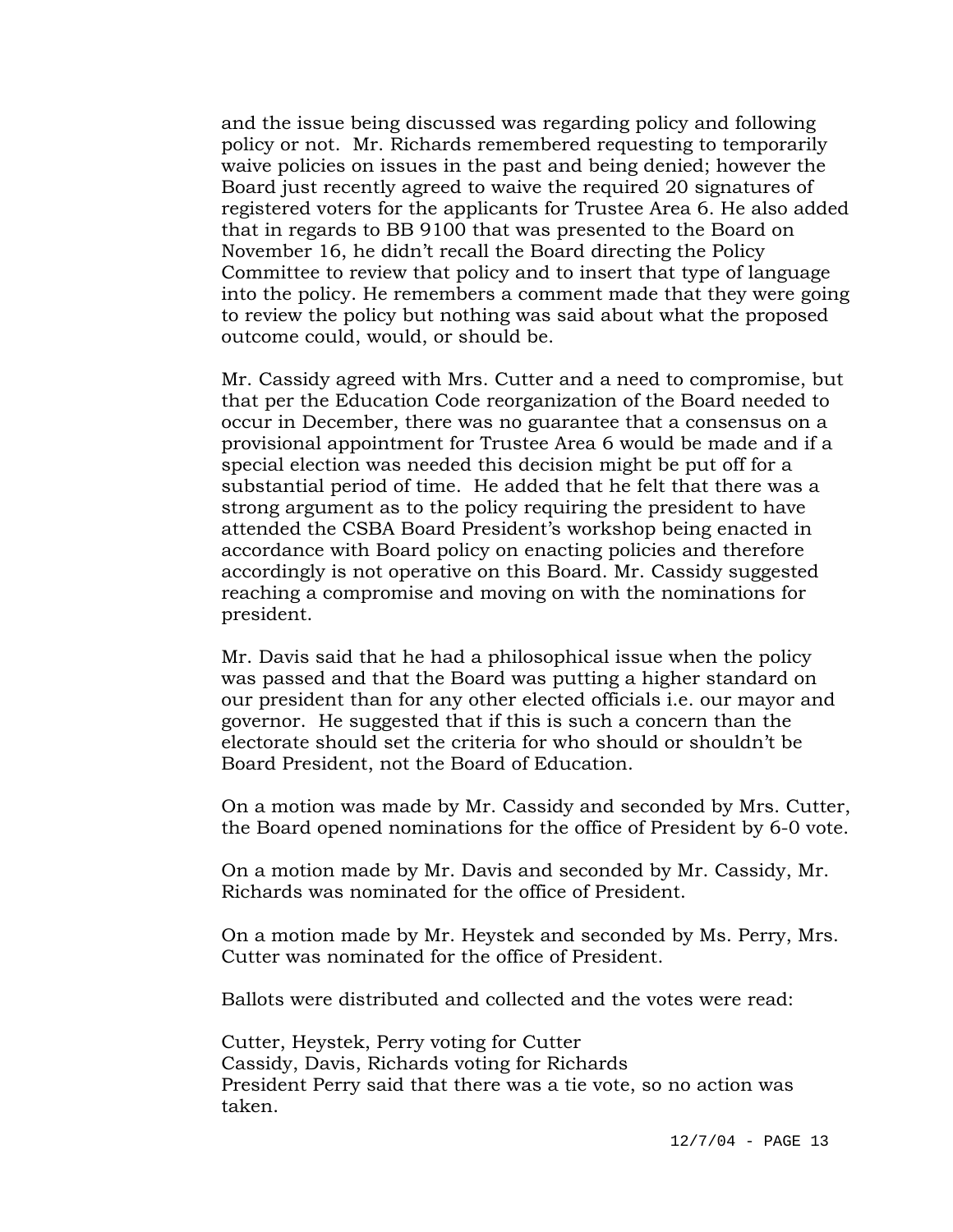A motion made by Mrs. Cutter and seconded by Mr. Heystek to table the elections until a seventh member is appointed to the Board, however by a 3-3 vote, the motion did not pass. Cutter, Heystek, Perry voting aye; Cassidy, Davis, Richards voting no.

A motion was made by Mr. Richards and seconded by Mr. Cassidy to open the nominations for the office of Vice-President, and once again by a 3-3 vote, the motion did not pass. Cassidy, Davis, Richards voting aye; Perry, Heystek, Cutter voting no,

Mr. Cassidy thought that if we looked at the office of Vice-President, the Board could compromise on the office of President.

Mr. Cassidy asked for a break and President Perry granted a personal privilege at 9:09 p.m. The Board reconvened at 9:14 p.m.

Mr. Davis encouraged his fellow trustees to nominate trustees to the office of Vice-President.

On a motion made by Mr. Davis and seconded by Mr. Richards, the Board opened the nominations for the office of the Vice President by a 4-2 vote. Richards, Davis, Cassidy, Heystek voting aye, and Perry and Cutter voting no.

On a motion made by Mr. Davis and seconded by Mr. Cassidy, Mr. Richards was nominated for the office of Vice President.

On a motion made by Mrs. Cutter and seconded by Ms. Perry, Mr. Heystek was nominated for the office of Vice President.

Before closing the nominations, Mr. Cassidy said that a compromise to resolve this impasse by nominating a qualified person for the office of Vice President and then opening the office of the President to a qualified person was being offered.

On a motion made by Mr. Richards and seconded by Mr. Davis, the Board closed the nominations for the office of Vice President by a 6- 0 vote.

Prior to the vote, Mrs. Cutter said that because she wanted to "put an end to this divisiveness" she would be voting for Mr. Richards, and then would like to begin addressing the problems that exist with this Board and move forward by working together.

Mr. Heystek appreciated Mrs. Cutter's gesture and concurred that he would also support the election of Mr. Richards as Vice President however once the office of the President is consider he will reserve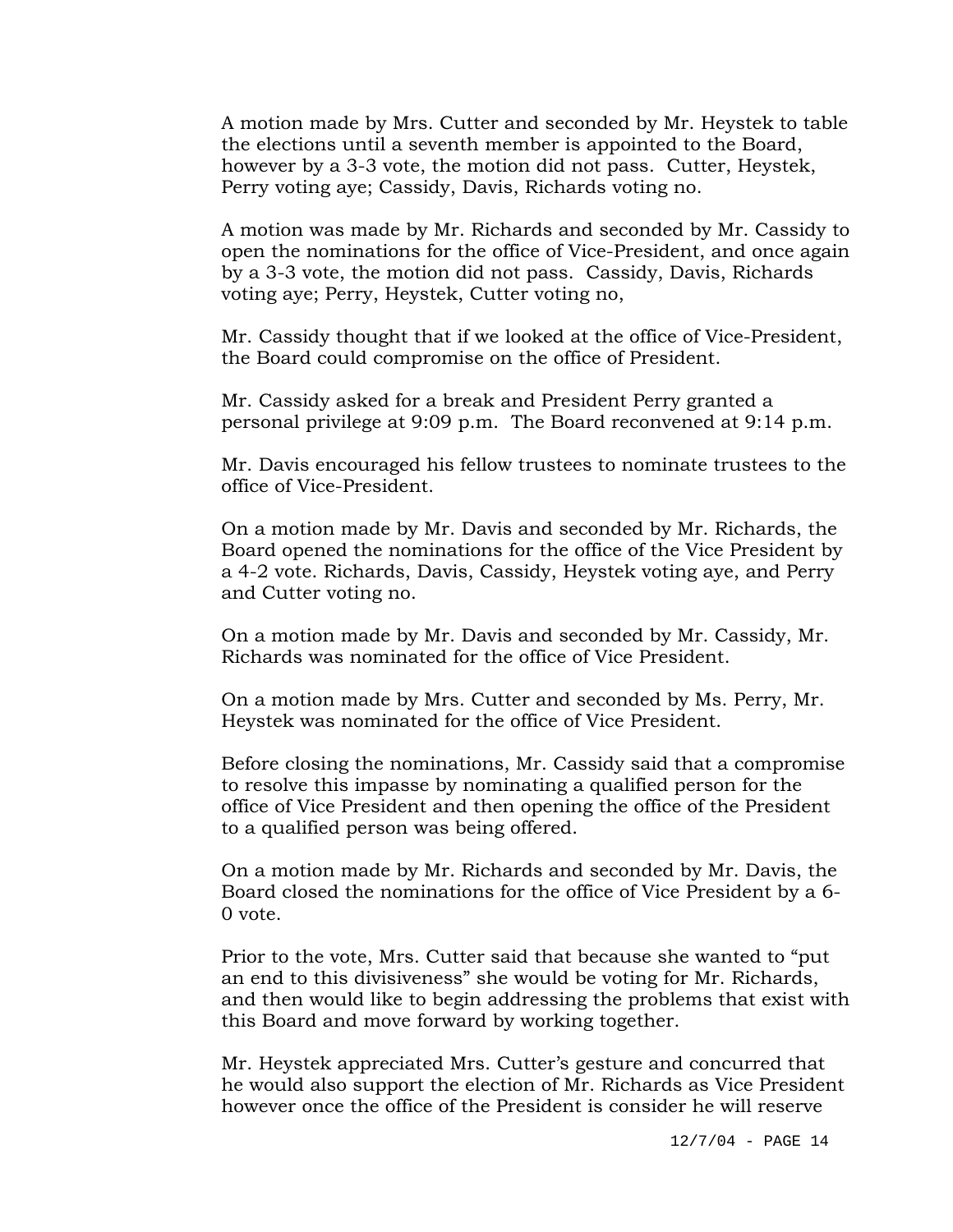judgment pending a legal opinion of the Board bylaw. He respects the interpretation of his colleagues and also the action taken by the Board where Mr. Richards and Ms. Wilson participated at that time. He would like that bylaw to be considered in a legal scope once that question is considered and then not take action until that has been shared with the Board.

The votes were read and by a 6-0 vote, Mr. Richards was elected to the office of Vice President of the Board.

On a motion made by Mr. Davis and Mr. Richards, the Board opened the nominations for President of the Board by a 6-0 vote.

On a motion made by Mr. Davis and Mr. Cassidy, Mrs. Cutter was nominated for the office of President.

On a motion by Mr. Richards and seconded by Mr. Davis, the Board closed the nominations for the office of President by a 6-0 vote.

The votes were read and by a vote of 6-0, the Board elected Mrs. Cutter for the office of President of the Board.

On a motion made by Mr. Heystek and seconded by Mr. Richards, Mr. Davis was nominated for the office of Clerk of the Board.

On a motion made by Mr. Davis and seconded by Mr. Richards, Mr. Cassidy was nominated for the office of Clerk of the Board. Mr. Cassidy declined the nomination.

On a motion made by Mr. Heystek and seconded by Mr. Richards, the nominations for the office clerk of the Board were closed by a 6-0 vote.

The votes were read and by a 6-0 vote, Mr. Davis was elected to the office of Clerk of the Board.

## **ADDITIONAL SUGGESTIONS AND COMMENTS FROM BOARD MEMBERS**

• Mr. Cassidy read a prepared speech thanking the community for their confidence and support and sharing his vision for the school district that all schools be safe, clean, vibrant centers of learning and how the Board could achieve those goals by "advocating for the children, being knowledgeable and speaking truthfully, promoting collaborations and strong work relationships, resolving disputes in a timely manner, identifying long term challenges and developing solutions, conducting regular evaluations of the Superintendent,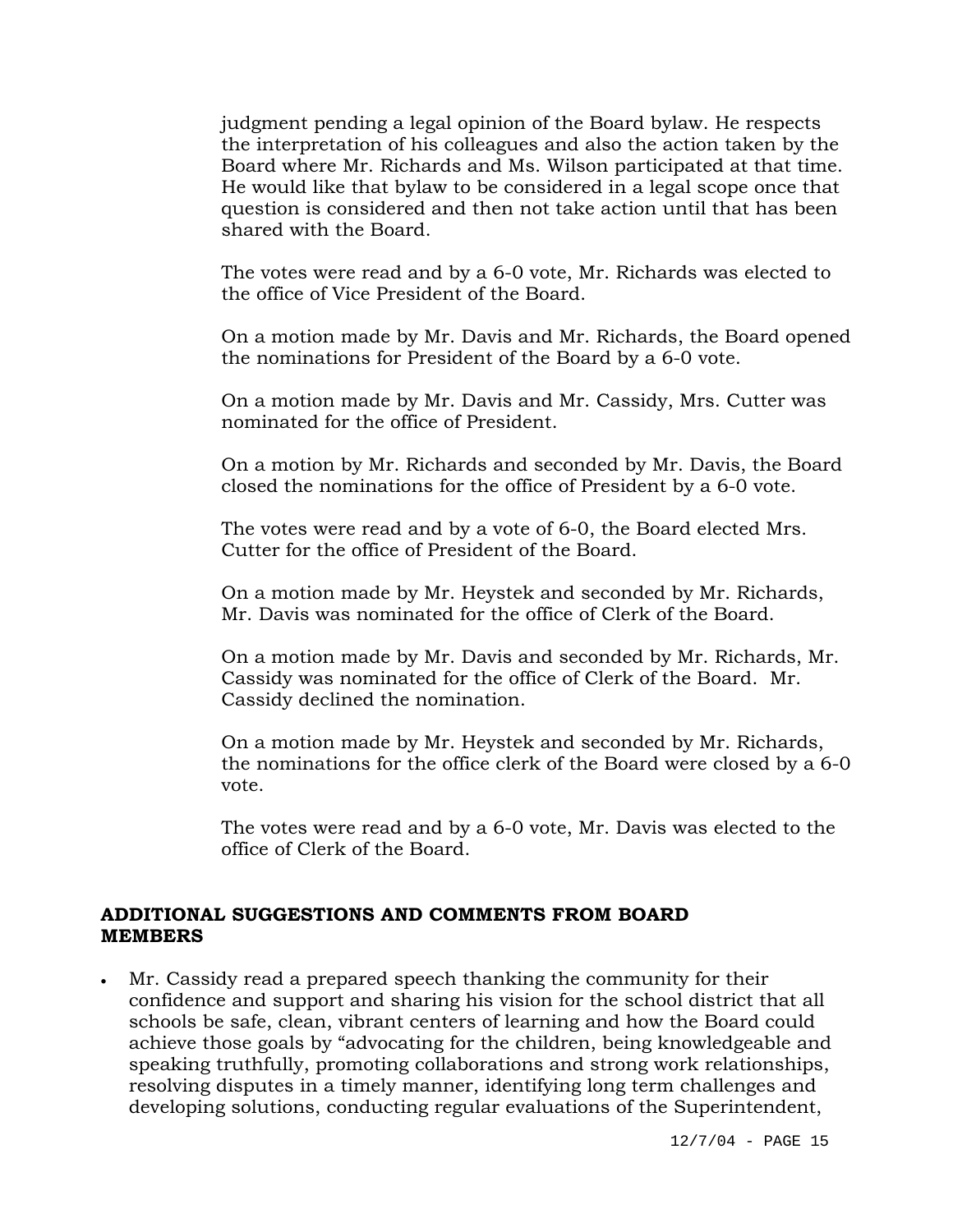developing a common vision for the school district and communicating the vision to all residents, and implementing the vision, and ensuring the school district's budget is fiscally sound and places the interest of the children foremost."

He criticized the previous Board for their "lack of leadership" by approving the 5% raise for the Superintendent and one-year contract extension and called on the Superintendent to agree to reopen negotiations on her contract and in good faith consider revising many of its terms. Other issues of interest to him were closing the achievement gap, assuring fiscal accountability, restoring class size reduction, supporting vocational education, and solving the overcrowding specifically at the high school.

Mr. Cassidy's plan on how the Board could restore trust in the community and build support for a new school construction bond included insisting upon accountability at all levels, conduct Town Hall meetings at every school, restoring the school district newsletter, and establishing a citizen's advisory committee to develop a new facilities plan. He added that the Board needs to capitalize on the strengths of the District including our highly educated teachers, support staff and administrators and their commitment to providing a quality education for all children. "If we each dedicate ourselves to meeting the standards of effective leadership, our students, schools and City will have a bright future."

• Mr. Davis thanked Mr. Cassidy for his insights and agreed with many of the things that he said specifically the concept of Town Hall meetings at the schools, re-establishing the District newsletter, and establishing a District Advisory Committee. He also said it was not too soon to develop a timeline we for a Bond issue on the 2006 agenda and would like a presentation at a future meeting outlining the process.

Ms. Perry pointed out that this had been discussed and it was part of the updated Strategic Plan, however Mr. Glaster would be happy to give a presentation on this.

Mr. Davis wanted know if a study or information was available regarding the Board working with City to identify potential sites for school facilities.

Ms. Perry said that the District participated in the General Plan process with the City, however the City could not identify a site large enough to meet the District's needs at this time. She referred this to the Superintendent for follow up.

Mr. Davis asked if there was a list of programs or teachers in need available to community members if they wished to make a donation, and how the District provided for the needs of new teachers. Ms Lim thought that Educational Services may be able to provide that information but suggested Mr. Davis talk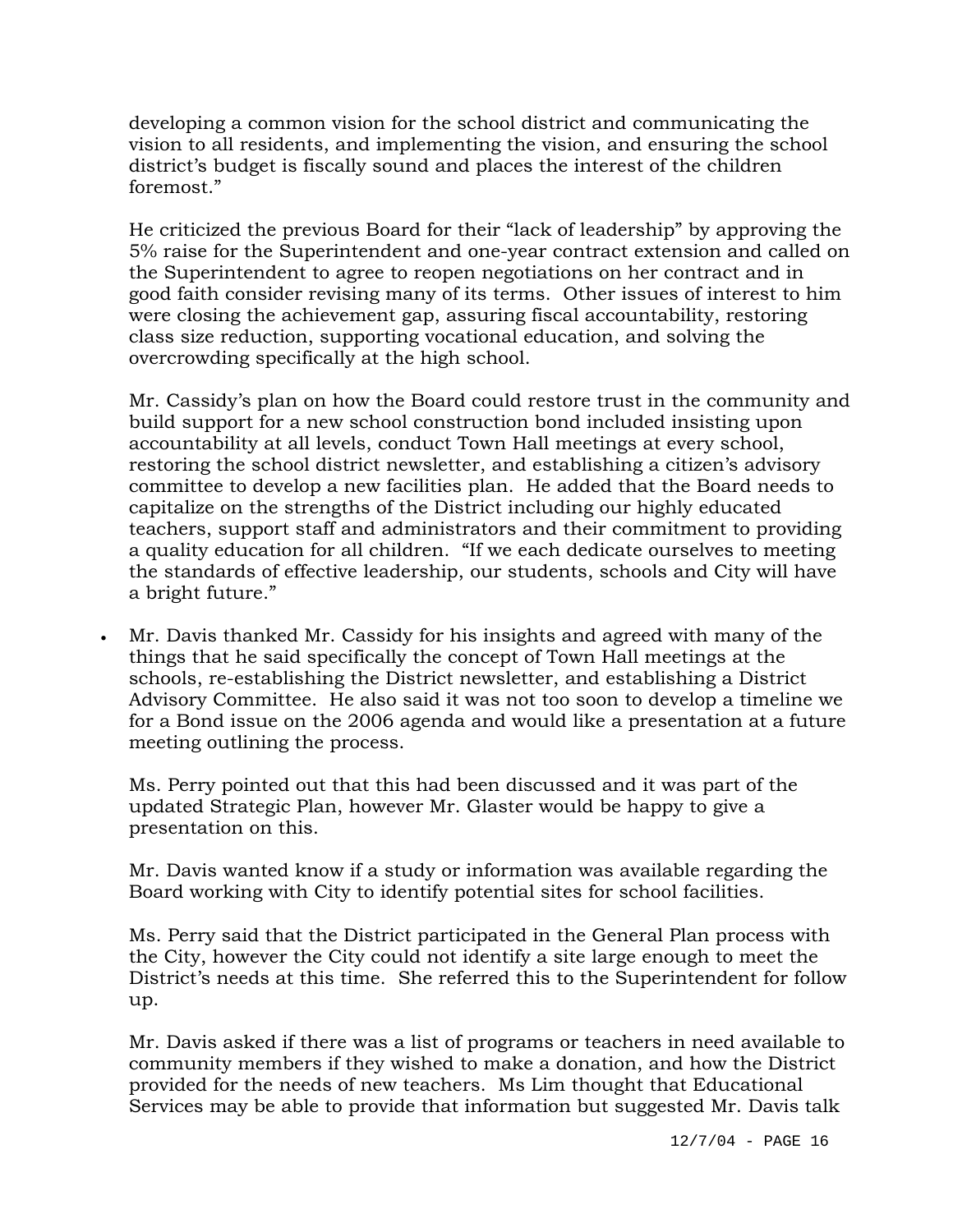to her and she would direct him to the proper staff person. She also said that the District has a Beginning Teachers' Support Assessment (BTSA) program that provides support for all beginning teachers.

- Mr. Heystek congratulated new and reelected colleagues. He said that he attended the CBSA conference and found it very exciting and invigorating even after his seventh year on the Board. He attended workshops on employee performance evaluations and improvement, collective bargaining, and a session on email usage, public records, and the Brown Act that covered current law and privacy issues, as well as best practices to insure District policy coherence and alignment to present regulations. The highlight of the workshop was learning that emails passed through the District server are a matter of public record (as was the case of Oakland Unified having to comply with the Brown Act and gather five years of emails on its server as a public records request), and what considerations San Leandro Unified needs to have when emails are sent over our own server.
- Mr. Richards said that he attended two successful events and fundraisers: the Madison's Spaghetti Dinner and Wilson's Pancake Breakfast.
- Mrs. Cutter said that she would be presenting President Perry with her plaque at the beginning of her first meeting as President in January because she felt that Ms. Perry deserved the recognition that comes at the beginning of the meeting. She also would like to look at a Board policy regarding Board member comments and the length of time allowed to speak.
- Ms. Perry also attended the Madison Spaghetti Dinner and Wilson Pancake Breakfast and encouraged Board members to attend some of the upcoming holiday musical events. She also attend the CSBA Delegate Assembly where they discussed the prognosis of the new state legislature and where things are going and she will share numerous handouts that she received at the next meeting. She added that CSBA is mounting a "pink slip" campaign, asking the Governor to honor our deal with the Proposition 98 funds that any growth would come to us (which is approximately \$1.4 billion for this year.) It's become an issue because the Legislative Analyst says that the money should be used to help the general fund of the state budget. She will continue to update the board on the process.

In response to Mr. Richards, Superintendent Lim indicated that we had only received on application for Trustee Area 6, however Ms. Perry recollected that the last time the District went through this provisional appointment process, 12 applications were received within the last day and a half of the deadline.